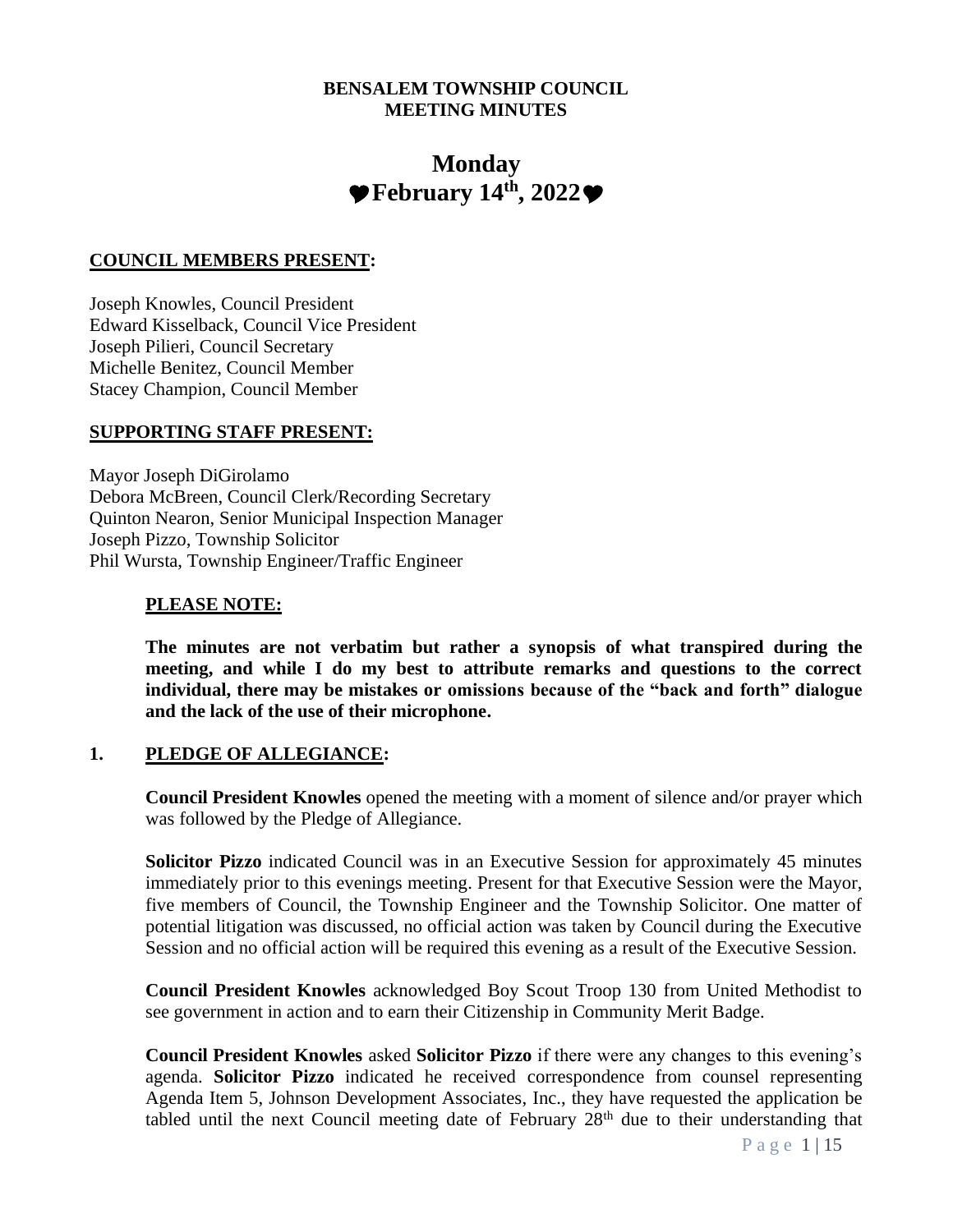nearby residents have expressed some concern to the Township regarding their plan as well as some complications that have arisen regarding their plans as it pertains to the Townships plans for Renaissance Boulevard and the applicant is looking for an opportunity to address those issues prior to Council hearing their application.

**Mr. Meginniss** indicated, after conferring with his client, they will consent to Council if there is a meeting on the  $28<sup>th</sup>$  of February, then the applicant would like the matter to be listed on the  $28<sup>th</sup>$ 's agenda. In the event that meeting is not held on the  $28<sup>th</sup>$ , the applicant will consent to have it listed on the next scheduled Council meeting agenda.

# **2. PUBLIC COMMENT:**

**Council President Knowles** indicated the Public Comment will be heard at the time the agenda item is heard. Seeing no one come forward, the first of two Public Comments was closed.

# **3. DISCUSSION REGARDING THE TOWNSHIP AUDITOR:**

**Solicitor Pizzo** indicated Council received notice in their packet that the Township's newly elected Auditor, Nolan Wild, has informed the Township he has to resign from that position. His employer was aware of his candidacy and had consented him running for office. However, now that he has taken office, his employer has reconsidered their position and has deemed the position to be a conflict of interest with Mr. Wild's employment. Which short lived, Mr. Wild is grateful for having the opportunity to have both run for office and to have been elected. Unfortunately, his resignation will create a vacancy in that office.

First and foremost, Council needs to officially accept Mr. Wild's resignation under the recent changes in the law. Secondly, Council will need to authorize the Clerk of Council, Ms. McBreen, to advertise the vacancy in the Bucks County Courier Times and see that it is placed on the Townships Social Media advising the public they would have until Thursday, February  $24<sup>th</sup>$ , to submit letters of interest and resumes to the Township for the elected Auditor position. Council would then take official action at Council's next meeting to vote to appoint a new elected Auditor.

First order of business would be for Council to accept Mr. Wild's resignation as Township Auditor. **Council Vice President Kisselback** motioned to accept the resignation of Nolan Wild and to accept letters of interest and resumes until Thursday, February 24<sup>th</sup>, **Councilwoman Benitez** seconded and the motion carried 5-0.

# **4. APPROVAL OF COUNCIL MINUTES:**

**November 8th 2021 Council Minutes, Council Vice President Kisselback** motioned to approve as presented, **Council Secretary Pilieri** seconded and the vote carried 3-0-2. **December 6th, 2021 - Budget - Council Minutes, Council Vice President Kisselback** motioned to approve as presented, **Council Secretary Pilieri** seconded and the motion carried  $3-0-2$ .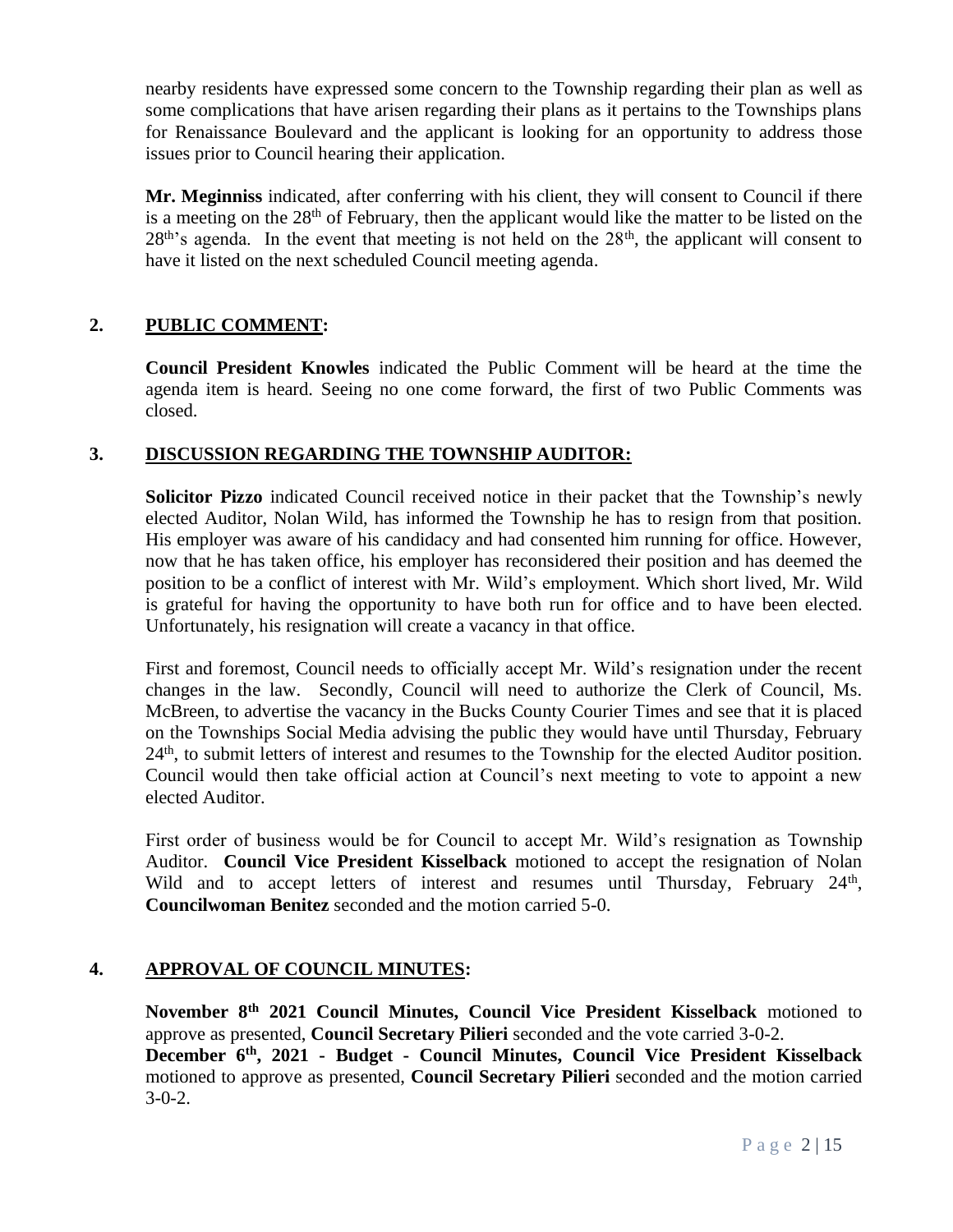**January 3rd, 2022 – Reorganization – Council Minutes, Councilwoman Benitez** motioned to approve, **Councilwoman Champion** seconded and the vote carried 5-0.

**January 10th, 2022 Council Minutes, Councilwoman Champion** motioned to approve, **Council Secretary Pilieri** seconded and the motion carried 3-0-2.

# **5. CONSIDERATION OF A PRELIMINARY LAND DEVELOPMENT FOR:**

| Applicant:                    | <b>Johnson Development Associates, Inc.</b> |
|-------------------------------|---------------------------------------------|
| <b>Location:</b>              | 2600 State Road                             |
| <b>Proposed Use:</b>          | Warehouse/Distribution                      |
| <b>Zoning Classification:</b> | R-55 - Riverfront Revitalization District   |
| <b>Tax Parcel:</b>            | $2 - 65 - 21$                               |

**Council Vice President Kisselback** motioned to table Agenda Item 5 to a date certain of February 28<sup>th</sup>, **Councilwoman Benitez** seconded and the motion carried 5-0.

**Mr. Meginniss** indicated regarding comments that have been raised to the Township by some of the affective residents would welcome and support any comments from the public regarding the application and take them into consideration between tonight and when the application will be actually heard.

**Council President Knowles** asked if anyone would like to come forward and speak regarding this application.

# **PUBLIC COMMENT:**

**Joann Stewart**, 118 Royal Mews, thanked Council and the developer for tabling the item due to the residents not having ample time to look over the plans and prepare their questions for this evening. Ms. Stewart is not in favor of the project and would like it rejected by Council.

**John Grossi** representing the property owners who own approximately 150 acres surrounding this parcel. Fully understands this is a buy right use and this is being tabled primarily to discuss Renaissance Boulevard which would obviously impact those parcels. Would like to be involved with these negotiations and discussions.

#### **6. CONSIDERATION OF A REZONING FOR:**

| Applicant:                         | 4020 Mechanicsville Rd, LLC |
|------------------------------------|-----------------------------|
| <b>Location:</b>                   | 4020 Mechanicsville Road    |
| <b>From Zoning Classification:</b> | R-11 - Residential          |
| <b>To Zoning Classification:</b>   | R-1 - Residential           |
| <b>Tax Parcel:</b>                 | 2-33-78-2                   |

**Matt McHugh**, legal counsel on behalf of the applicant, presented hard copies of the notices mailed to the adjacent property owners to the Township Solicitor. Mr. McHugh asked Council if he should present agenda item 6 and agenda item 7 together, or present the items separately.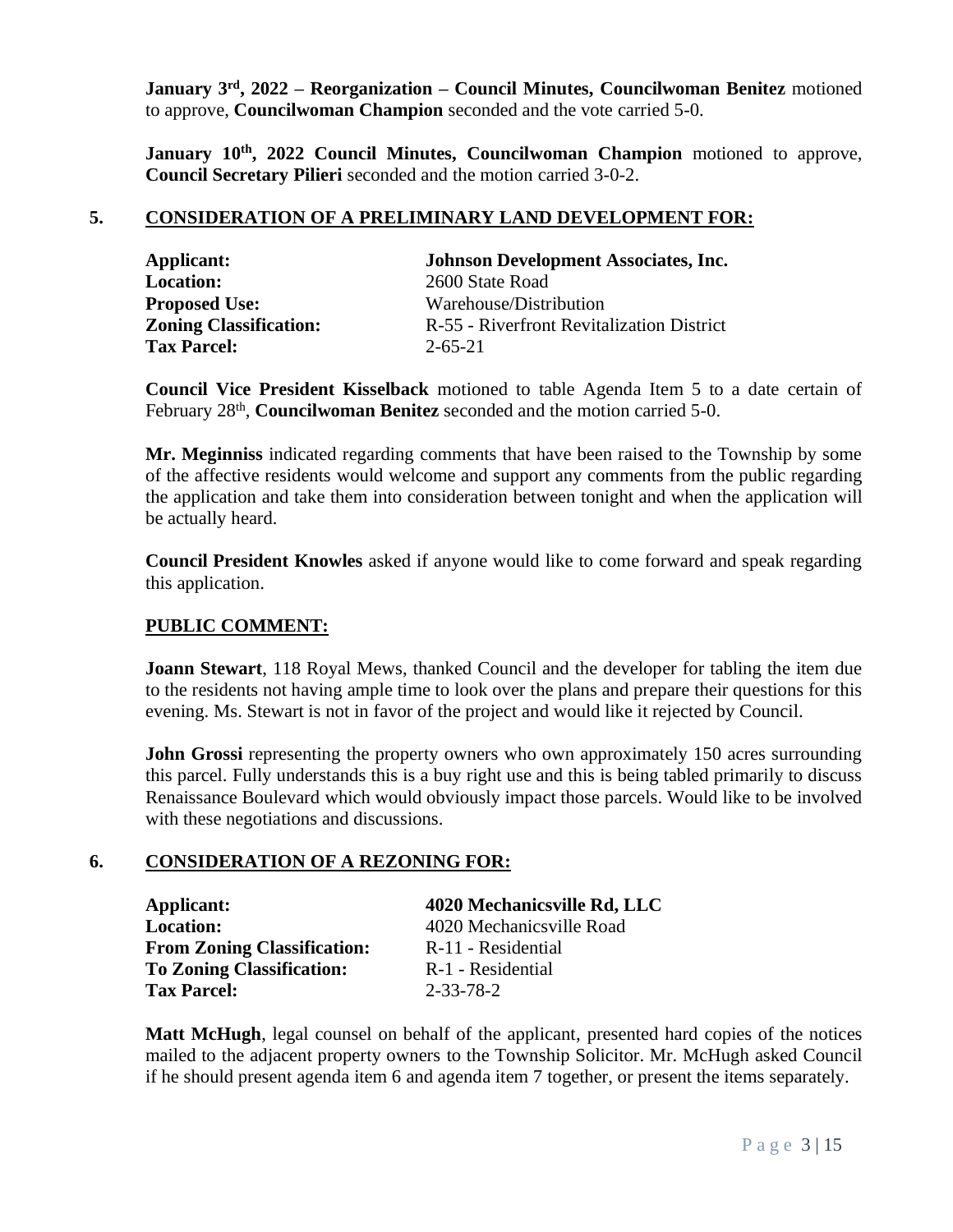**Solicitor Pizzo** concurred with Mr. McHugh's suggested course of action as a combined hearing on the zoning and on the proposed Preliminary and Final Subdivision. Council can vote separately on each of those actions.

#### **7. CONSIDERATION OF A PRELIMINARY AND FINAL SUBDIVISION**: **COMBINED WITH AGENDA ITEM 6**

| Applicant:                    | 4020 Mechanicsville Rd, LLC    |
|-------------------------------|--------------------------------|
| <b>Site Information:</b>      | 4020 Mechanicsville Road       |
| <b>Proposed Use:</b>          | <b>Single Family Dwellings</b> |
| <b>Zoning Classification:</b> | $R1 & R11$ - Residential       |
| <b>Tax Parcel:</b>            | 2-33-77 & 2-33-78-2            |

**Mr. McHugh** indicated the proposal for the lots is to consolidate them into one parcel and rezone from R11 to R1. There is a significant amount of R1 zoning already in the area. It makes sense from a good community planning to have consolidated single zoning of R1 on these parcels as they are being developed. It will allow the applicant to subdivide the property into 7 lots which will lead into what the subdivision allows for. This is a buy right subdivision plan from a zoning perspective. No variances are required. It allows for an 80 ft. lot width and approximately 550 ft. deep. One minor change is they stepped back the houses a little further to provide for a longer driveway and a cutout to turn around in the driveway.

There is a lot of vegetation to the rear of the property and will not be disturbing beyond the zoning ordinance requirements. One of the comments in the T and M letter was to provide a deed restriction to make sure no more than the allotted trees are taken down. The applicant will make sure the deed restriction is incorporated, you will see no more than 50% disturbance of the existing trees on the site.

In regards to the T and M letter, the applicant is a will comply and will address every issue. The applicant has two waiver requests for curbs and sidewalks along Mechanicsville Road. There is no existing curbing and sidewalk along that portion of Mechanicsville Road and it would not enhance anything and would obviously pay the required fee in lieu of.

**Councilwoman Champion** suggested sidewalks along the front of the 7 lots to provide for something for the children to stand on when waiting for their school bus.

**Council President Knowles** asked the applicants Engineer, Mr. Mark Havers, if they could put the sidewalks in considering they are already paying for them in regards to the waiver with a fee in lieu of.

**Mr. McHugh** indicated his client is willing to remove the waiver and put in the sidewalk, but are still asking for the waiver of the curbs.

**Mr. McHugh** indicated they have either addressed in their revised plan or will address in a future revised plan all of the comments listed in the T and M letter. Most of them are stormwater management things that are just some minor calculations. The applicant is willing to work with the Township Engineer to make sure they are compliant with the zoning ordinance.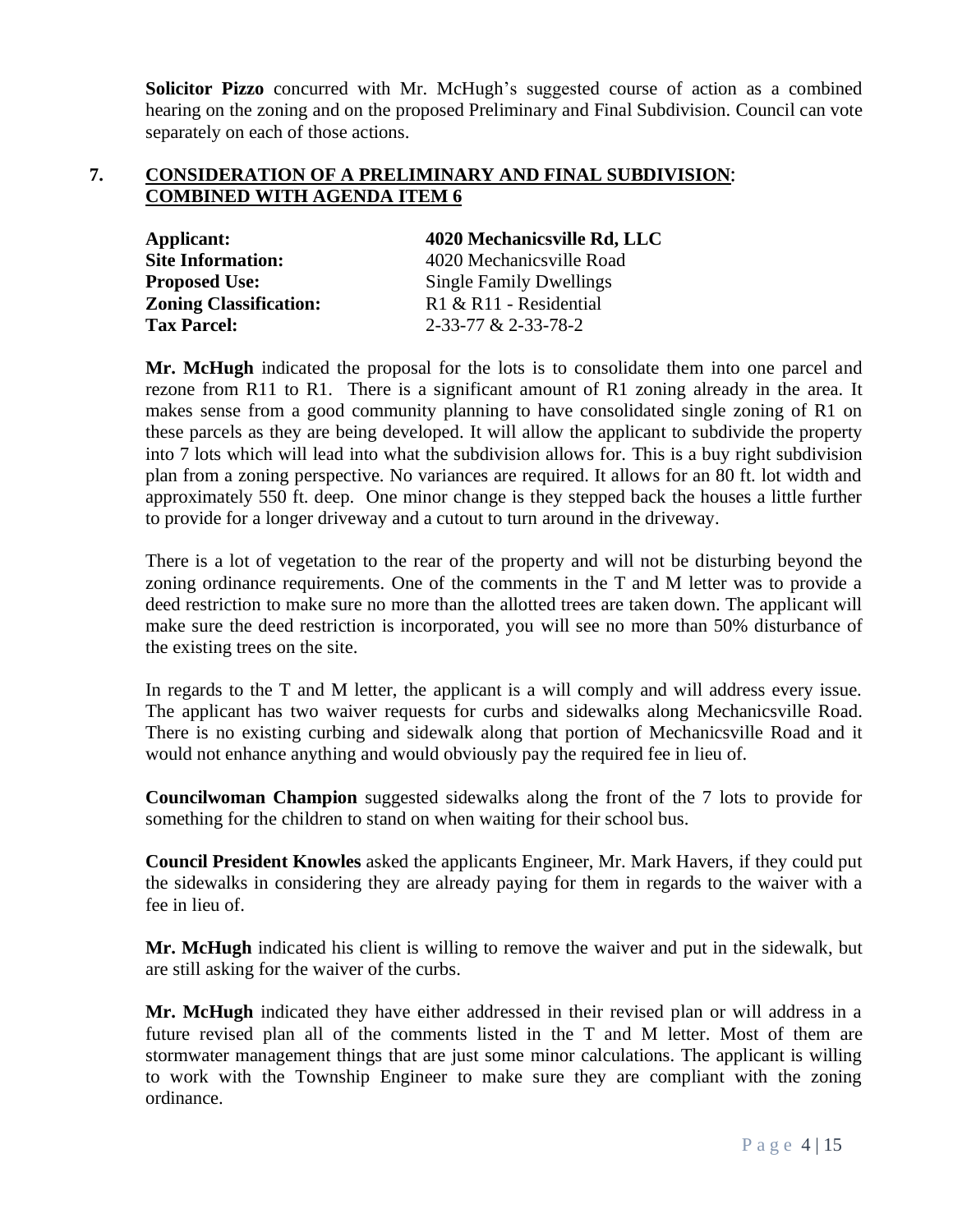**Council Vice President Kisselback** asked Mr. McHugh if the applicant was compliant with Section D, in its entirety, of the T and M letter dated November  $10<sup>th</sup>$ , 2021.

**Mr. McHugh** stated the whole letter is a will comply.

**Phil Wursta, Township Engineer,** indicated the only waiver is the curb which the applicant will pay a fee in lieu of and all else is a will comply. At this time, the applicant is to be considered for preliminary and final approval with the revisions made and final plan approval.

**Mr. McHugh** indicated the neighboring property owner to the north, who had instituted legal action against the applicant, for an alleged easement that runs through the parcel. The applicant is in the Bucks County Court of Common Pleas defending that action. In the furtherance of moving forward with the approval, the applicant is willing to agree to a condition that they will not begin construction nor have final plan recording until that easement litigation has been addressed to the satisfaction of the Township Solicitor.

**Solicitor Pizzo** indicated the condition, if Council is of a mind to approve the plan this evening, will effectively keep this project from moving forward until such time as that litigation is resolved. If Council is of a mind to approve the rezoning and the subdivision and land development plan this evening, as Mr. McHugh indicated, it would be so with a condition. Council would recommend the condition that the record plan would not be assigned or recorded by the Township, nor would any land development agreements be entered into until such time as the pending quite title action is resolved to the Townships satisfaction.

**Solicitor Pizzo** indicated the applicant has provided proofs of notice to the adjacent property owners for both the hearing on the rezoning of the property, as well as the hearing on the subdivision and land development. The proposed rezoning was advertised in the Bucks County Courier Times consistent with the requirements from the Townships zoning ordinance and the municipality's planning code.

**Council President Knowles** asked if there was anyone in the audience who would like to speak for or against this project. The following people came forward:

**Frank O'Connell**, 3942 Mechanicsville Road, expressed his concerns regarding flooding.

**Mark Havers**, Engineer for the project, explained the stormwater management regarding the proposed lots and how their system will generate the least amount of runoff.

**James Weingard,** 3924 Mechanicsville Road, expressed his concerns regarding flooding and whether he would have to put in a sidewalk in because of the new development.

**Janet Roman,** 3981 Grace Avenue, this property owner is in litigation with the applicant regarding the easement. Ms. Roman presented Council and supporting staff with an overview and history of Doric Hall.

**Robert Homolka**, 3213 Whitney Court, is a member of the Historical Society and indicated he was against the project and was approached by Ms. Roman in regards to the historic standing of the property. Mr. Homolka asked Council for a role call vote regarding this property.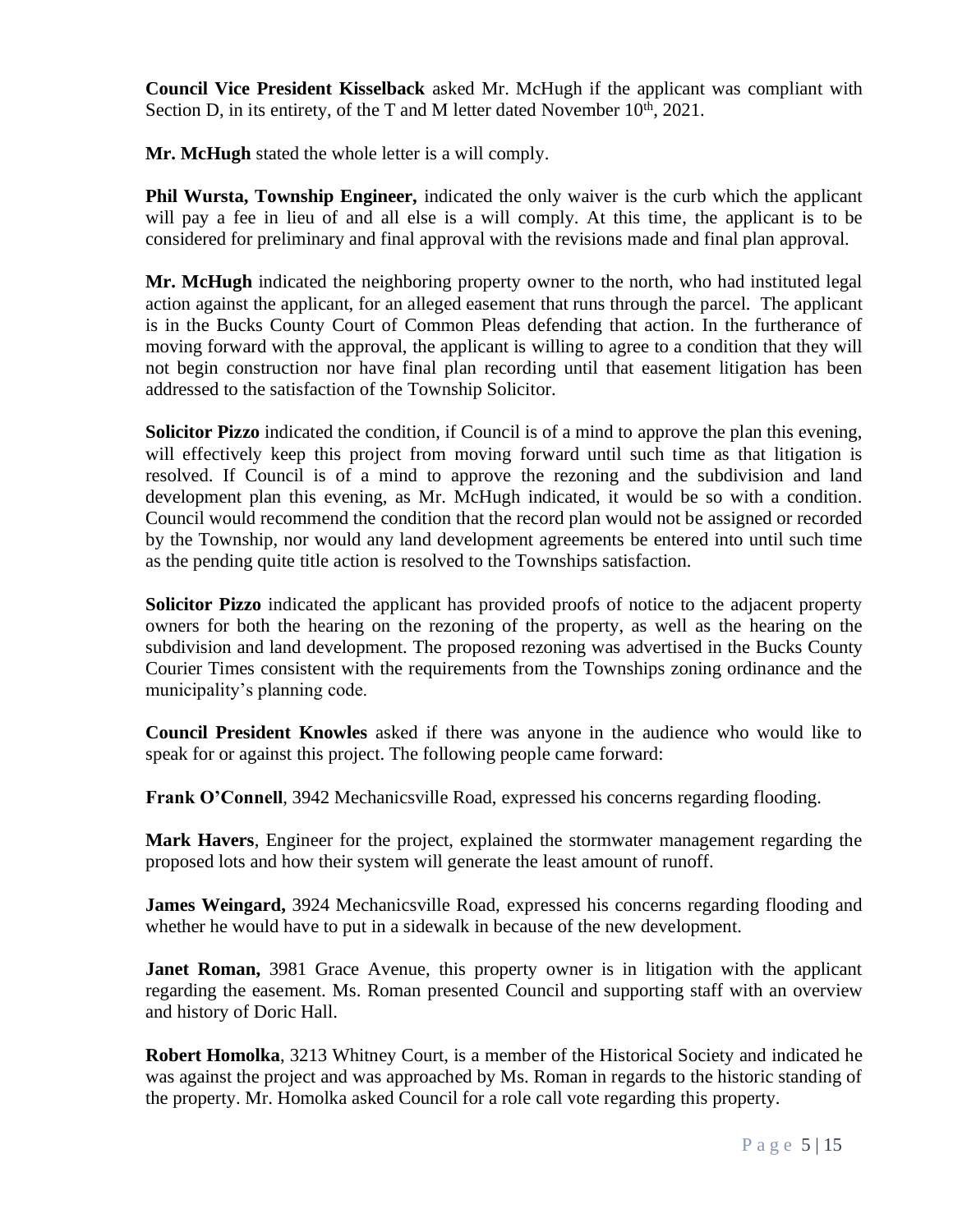**Solicitor Pizzo** indicated this plan does not propose the demolition of any historic structures or structures that may potentially be placed on the National Register. Doric Hall is not touched by this plan. The question is whether the access lane from Mechanicsville back to the property either legally still exists as an encumbrance on the front parcel, or it doesn't. While this easement appears on many documents, it doesn't appear on any recorded plans from the Township and did not show up on any of the plans the Townships Building and Planning department reviewed.

Seeing no one else come forward, the public comment portion was closed.

#### **MOTION REGARDING AGENDA ITEM 6:**

**Council Vice President Kisselback** motioned to approve the rezoning from R11 to R1 as displayed by the applicant for TMP 2-33-78-2, **Council Secretary Pilieri** seconded and the motion carried 5-0.

#### **MOTION REGARDING AGENDA ITEM 7:**

**Council Vice President Kisselback** motioned to approve the Preliminary and Final Subdivision Land Development for TMP 2-33-77 and 2-33-78-2. Lots are to be consolidated and re-subdivided as proposed on the land development plan, deeds for the newly created lots will be submitted to the Township Solicitor and the Township Engineer for their review and approval and will be recorded contemporaneously with the recording of the record plan for the site in the office of the Recorder of Deeds in Bucks County. If the decision of the courts denies the applicant, the applicant is to come back in front of Council with a revised plan. T and M memo dated November  $10<sup>th</sup>$ , 2021, Chapter D, 50% of the trees will not be disturbed which will be a 250 ft. buffer from the rear of the property extending to Mechanicsville Road. Sidewalks will be installed and the curbs will be waived with a fee in lieu of. There will be a Recreational Fee of \$2,000.00 per lot, as well as the Impact Fee will be paid when the permits are issued to the developer, **Council Secretary Pilieri** seconded and the following votes were called, Kisselback yes, Pilieri yes, Knowles yes, Benitez yes, Champion yes, the vote carried 5-0.

#### **8. CONSIDERATION OF A CONDITIONAL USE FOR A SELF-STORAGE BUILDING AND A PRELIMINARY AND FINAL LAND DEVELOPMENT:**

| Applicant:                    | <b>Industrial Investments, Inc./Willow Grove Storage, LP</b> |
|-------------------------------|--------------------------------------------------------------|
| <b>Site Information:</b>      | 4151 Street Road                                             |
| <b>Proposed Use:</b>          | Self-Storage Building                                        |
| <b>Zoning Classification:</b> | HC1 – Highway Commercial District                            |
| <b>Tax Parcel:</b>            | $2 - 1 - 14 & 2 - 1 - 16$                                    |

**Joe Blackburn,** Wisler Pearlstine, counsel for the applicant submitted notices to Solicitor Pizzo. The property is currently zoned HC1, Highway Commercial and consists of just under 2 acres an area. The property is presently approved with long vacant but existing industrial structure with some associated accessory structures in the front and a single residential detached dwelling in the rear. Please note there are two subject parcels for this application. The applicant proposes to demolish all of those structures and then in their place construct approximately a 39,000 ft. 3 story self-storage facility. Storage will be contained inside, climate controlled, no garage doors or bay windows of that nature.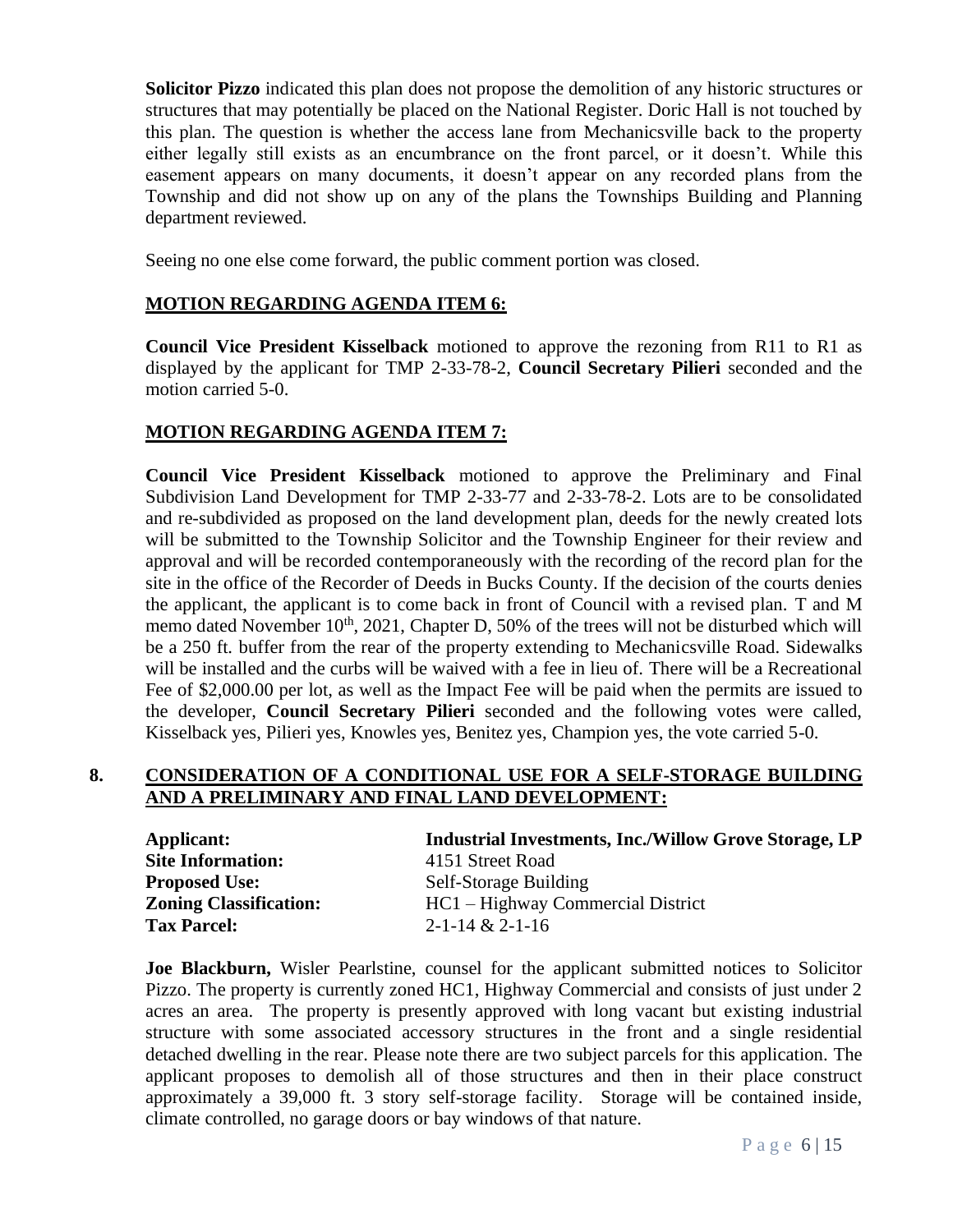In respect to the Conditional Use, there are two use specific criteria that the ordinance sets forth in order to be entitled to the Conditional Use approval. Both of those were subject to variance request, however, the first of which is to permit the property to be located on less than 5 acres an area. Second had to due with the hours of operation which is 6:00 A.M. to 9:00 P.M.

The T and M memo dated February  $8<sup>th</sup>$ , 2022 is a will comply with the exception of the waivers and they are as follows:

1. SLDO Section 201-106(c)(1), which requires street trees to be planted by developer along all streets where suitable street trees do not exist.

**Mr. Blackburn** indicated they are not seeking a waiver to reduce the number of trees; the ordinance requires the trees to be planted at an interval of 20 ft. apart. Due to some existing utility lines, the applicant is not able to accommodate the spacing that is required. The waiver is exclusively for the spacing of the trees, all the trees

2. SLDO Section 201-111(a), which requires sidewalks along Street Road.

**Mr. Blackburn** indicated this would be a situation where you would want to discourage pedestrians walking along Street Road and agreed to pay a fee in lieu of.

3. SLDO Section 201-112(d), which requires a planting strip with an average width of ten feet and minimum width of seven feet shall be provided between the edge of the parking area and the outside wall of the nearest building,

**Mr. Blackburn** indicated the drive-isle immediately abuts the building along the eastern and northern boundaries. Drive-isles are included in the definition of parking areas, so it is for those areas the applicant is seeking the waiver. The applicant is not seeking any parking relief, the parking is in compliance with what zoning would require with this use.

4. SLDO Section 201-112(h), except at entrance and exit drives, all parking areas as specified in section 201-112(d) shall be set back from the future right-of-way line and all property lines by at least 15 feet.

**Mr. Blackburn** indicated this is a function of the classification of the drive-isle as a parking area, particularly from the Turnpike. The right-of-way from the Turnpike extends into the property.

5. SWMO Section 196-61(e)(2), which requires that detention basins be designed using TR-55 method.

**Township Engineer, Mr. Wursta** indicated this is a common request for small sites especially when PennDOT is concerned. TR-55 is a method for determining what the run-off is and how to store it. This is common and also what PennDOT requires.

**Robert Cunningham,** Engineer for the applicant, indicated most of the stormwater from the site discharges onto Street Road. The applicant is installing a sub-surface basin on the parking lot in the front which will capture most of the stormwater off of the building and discharge into the Street Road right-of-way.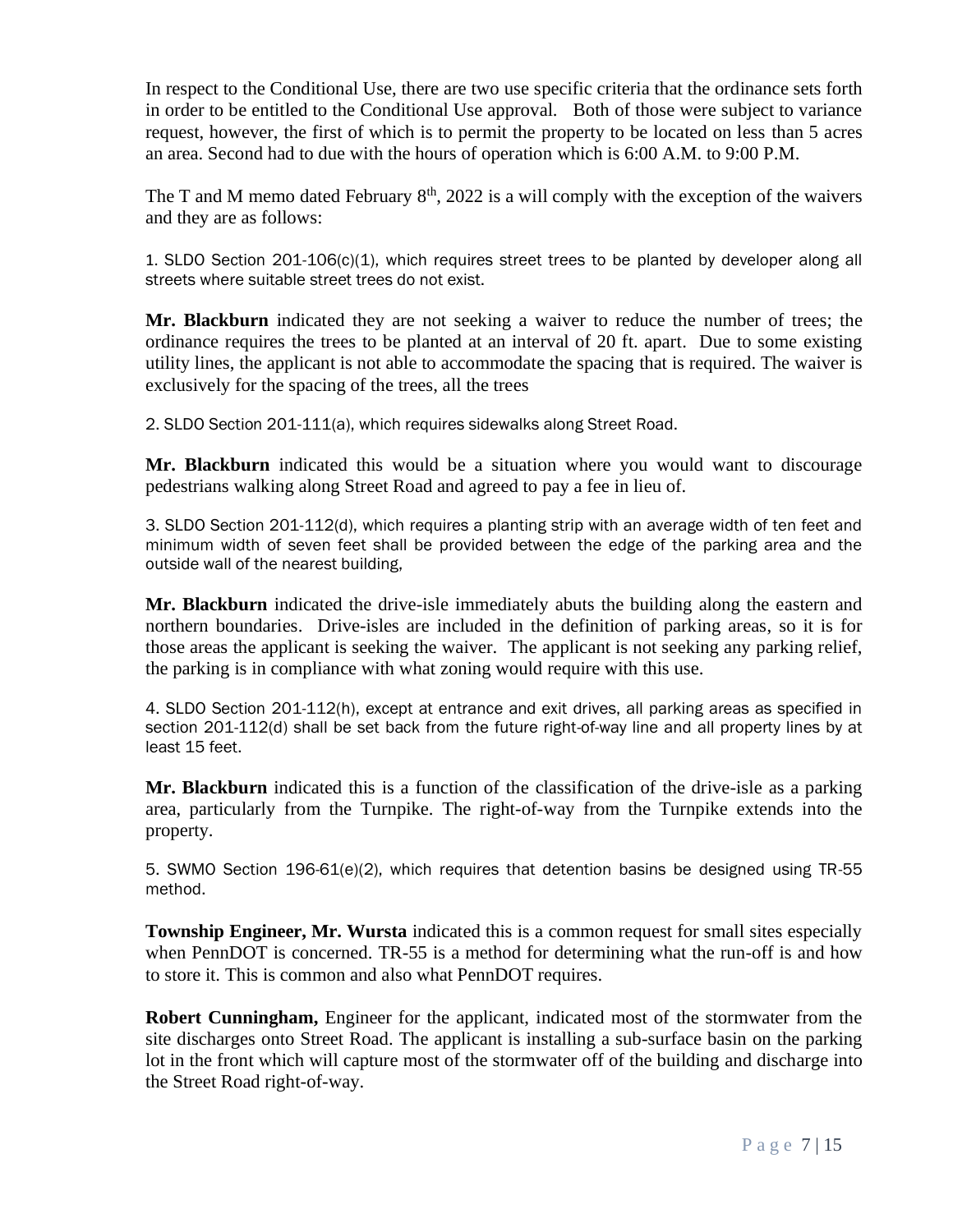**Council President Knowles** asked if there was anyone in the audience who would like to speak for or against this project. Seeing no one come forward the public comment portion was closed.

**Solicitor Pizzo** indicated the notices to the adjacent property owners can be marked as Hearing Exhibit 1. The application of the applicant for preliminary and final land development and conditional use can be marked as Hearing Exhibit 2. The T an M Engineering review memorandum prepared by Russell G. Benner dated February  $8<sup>th</sup>$ , 2022 and existing 10 pages can be marked as Hearing Exhibit 3. The 15-page plan set for this application submitted with this application and prepared by Holmes Cunningham, LLC of Doylestown, Pennsylvania can be marked as Hearing Exhibit 4. The traffic review memorandum prepared by William Zadrovicz of TPD dated February  $3<sup>rd</sup>$ , 2022 consisting of 2 pages can be marked as Hearing Exhibit 5. The Bucks County Planning Commission review memorandum dated October 19th, 2021 consisting of 3 pages can be marked as Hearing Exhibit 6. The Bensalem Fire Rescue review memorandum of September 22nd, 2021 consisting of 2 pages can be marked as Hearing Exhibit 7. The Bensalem Police Department Traffic Safety evaluation dated September 23rd, 2021 can be marked as Hearing Exhibit 8. The Bensalem Environmental Advisory Board minutes of November  $16<sup>th</sup>$ , 2021 as they pertain to this application can be marked as Hearing Exhibit 9.

Inasmuch as this is a Conditional Use hearing which is by definition a zoning process that's performed by the Township Council, the exhibits need to be made as part of the record.

# **MOTION REGARDING THE CONDITIONAL USE:**

**Council Vice President Kisselback** motioned to approve the Conditional Use based on the exhibits presented by Solicitor Pizzo, as well as all the conditions, **Council Secretary Pilieri** seconded and the motion carried 5-0.

# **MOTION REGARDING THE PRELIMINARY AND FINAL LAND DEVELOPMENT:**

**Council Vice President Kisselback** motioned to approve the preliminary and final land development for Industrial Investments, Inc./Willow Grove Storage, LP, TMP 2-1-14 & 2-1-19 consolidated and recorded in Doylestown and the new deed for the property submitted to the Township Engineer and the Township Solicitor. The new deed will be recorded prior to or contemporaneously with the recording of the record plan. The November  $17<sup>th</sup>$ , 2021 letter from the Township's Director of Building and Planning, Ken Farrall, relative to the 5 waivers that were requested be approved as well as a fee in lieu of the sidewalks. **Council Secretary Pilieri** seconded and the motion carried 5-0.

# **9. CONSIDERATION OF A PRELIMINARY AND FINAL SUBDIVISION**:

**Applicant: Thomas Snyder Site Information:** 2289 Green Avenue **Zoning Classification:** R2 **-** Residential **Tax Parcel:** 2-39-104

**Proposed Use:** Single Family Dwelling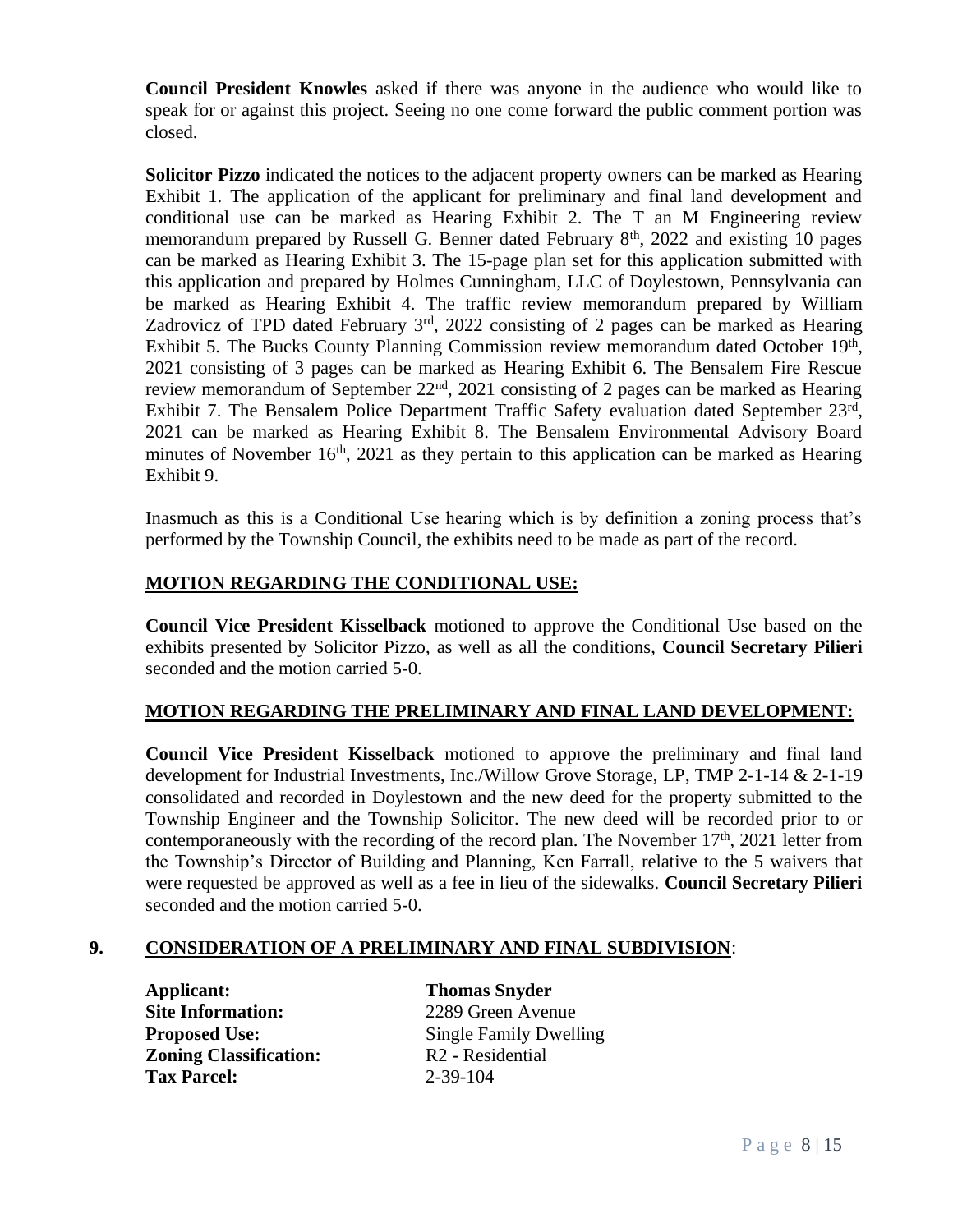**Mike Meginniss,** on behalf of the applicant, indicated the subject property is 2289 Green Avenue, TMP 2-39-104 located in the R2 district. This is an irregularly shaped 1-acre site. The site is presently improved and if you look at the property located on the southeast corner of the site with a detached dwelling and a garage which would remain as a part of this plan. This is a 4-lot subdivision which the applicant is planning on single-family detached dwellings on the other three lots which would be created are less dense and larger than many of the lots in the surrounding are. The minimum square footage from a zoning standpoint in this district is 7,500 sq. ft. and the applicant is proposing essentially lots that are 20% larger than what would be the minimum allowed.

This isn't a situation where the applicant went to the Zoning Hearing Board to try and cram in an extra house and get relief to maximize the build-out. These are reasonably shaped lots with reasonably sized houses and are permitted and consistent with the surrounding area in the zoning district. For the purposes of identification Mr. Meginniss will be labeling the lot on the southeast as lot 4. Lot 3 takes access off of Green Avenue which is the lot above lot 4 and then lot 1 and 2 from McKinley Avenue.

The applicant appeared in front of the Planning Commission and received a recommendation for approval. There was a comment or two at the Planning Commission raised by T and M which has been incorporated into this plan. There are a few waivers, one requiring not to require sidewalks and will agree to pay a fee in lieu of in respect to the sidewalk installation. The applicant is asking for a waiver regarding cartway widening. Everything else in the review letter is a will comply.

**John Richardson,** Dumack Engineering presented an overview of the project. Mr. Richardson explained the run-off and spoke in depth regarding the 3-underground dry-wells, which are stone pits underground where the water will be directed and infiltrate into. The proposed drywells will connect into the existing storm line which runs down McKinley Avenue. At the Planning Commission meeting the representative from T and M said he was concerned in regards to McKinley Avenue specifically. He asked the applicant to do the street widening along McKinley Avenue and the curb and the sidewalk. The other specific item was at the intersection of Green Avenue and Wine Avenue the curb at the intersection. The radius of the turn is a little "wonky" and asked the applicant to straighten it out and install curb. As part of the curb along McKinley Avenue, the drainage is such that the applicant is proposing to place several inlets along the existing storm line. As part of the condition at Planning the curb, sidewalk and road widening the applicant is going to upgrade the stormwater.

As part of the land development, the applicant will be doing some landscaping. There is a section of woods the applicant is proposing to maintain. Additionally, the area closets to Green Avenue, there is some invasive species in there which the applicant will be removing.

**Council President Knowles** asked Mr. Meginniss, regarding the T and M letter dated February 1<sup>st</sup>, 2022, if under Section D they are all a will comply. Mr. Meginniss stated they are all a will comply up to comment 19 and 20, which are the waivers.

**Mr. Meginniss** indicated there are partial waivers with respect to the curbing, sidewalks and then the cartway widening. The only other item that is worth bringing up from a housekeeping standpoint in comment 20 of the T an M letter, which deals with sidewalks, there is a statement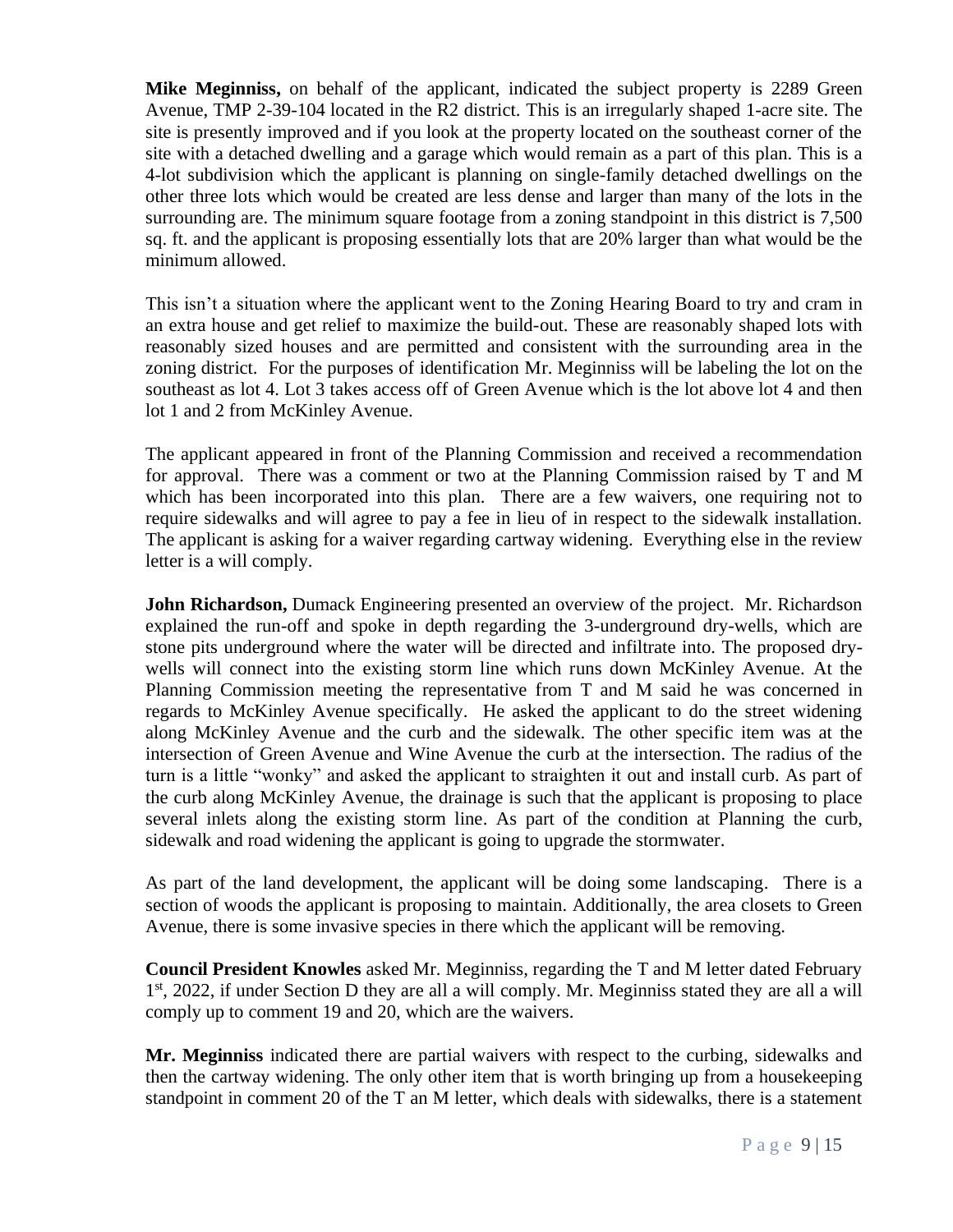that says If a waiver is granted, the applicant shall pay a fee in lieu of sidewalk installation, which the applicant is agreeable to, there are no existing sidewalks in the vicinity of the site.

In SLDO Section 201-111(b) states there shall be a minimum 4-foot wide planting strip between and the curb and sidewalk. Revise the plan to provide the required planting strip. The is the section the applicant is asking for a waiver.

**Mr. Richardson** indicated, with the current right-a-way they are proposing to offer for dedication there is not enough room for the sidewalk to be set 4 feet back from the curb. In the applicant's opinion the road is not heavily traveled. Pushing the sidewalk even further back in the property almost makes it feel like it is part of the property, not a part of the community. The applicant is asking for a waiver to allow the sidewalk to be tight to the curb instead of 4 feet further back into the site.

**Engineer Wursta** indicated the sidewalk will butt up against the curb which is not a great look. That is the only sidewalk around, there isn't any sidewalk in the whole community, why even install the sidewalk. Mr. Wursta suggested to put the curb in and plant grass in the rest of the area instead of installing the sidewalk. This is a very nice community with all grass, the sidewalk in just this small section will look out of place.

**Mr. Meginniss** indicated his client is in favor of the waiver of sidewalks and will pay a fee in lieu of, everything else is a will comply.

**Council President Knowles** asked if there was anyone in the audience who would like to speak for or against this project. Seeing no one come forward the public comment was closed.

Councilwoman Champion motioned to approve the preliminary and final subdivision located at 2289 Green Avenue, TMP 2-39-104 with the waivers set forth on page 2 of the T an M letter dated February 1<sup>st</sup>, 2022. First waiver to not require curbing along Wine Avenue and Green Avenue. Second waiver to not require cartway widening of Wine Avenue and Green Avenue. Third waiver not to require sidewalks along Wine Avenue, Green Avenue and McKinley Avenue. Curbing to be place along McKinley. Fee in lieu of curbs and sidewalk, where not specified, per Township Engineer. Recreational fee of \$2,000.00 for each lot. Impact fee will be paid when the permits are issued to the developer. The deeds for the newly created lots will be submitted to the Township Engineer and the Township Solicitor for review and approval and will be recorded before or at the time of recording of the record plan. Councilwoman Benitez Seconded and the motion carried 5-0.

# **10. CONSIDERATION OF A MINOR LAND DEVELOPMENT FOR**:

**Proposed Use:** Office **Tax Parcel:** 2-1-5

**Applicant: Peter J. Tantala, Tantala Associates, LLC Site Information:** 2701 Old Lincoln Highway **Zoning Classification:** IN – Institutional District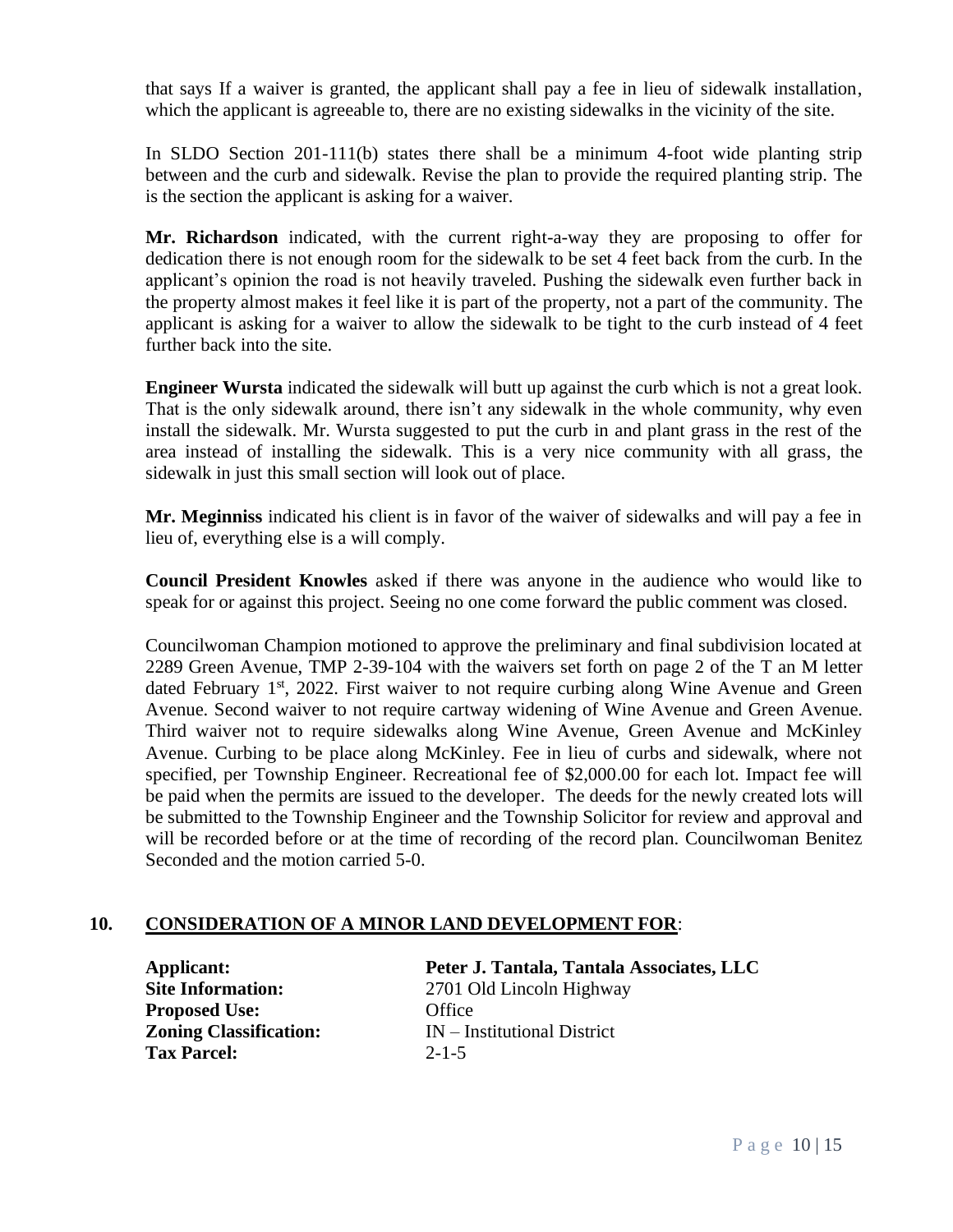**Peter Tantala,** Civil Engineer for the applicant**,** indicated the applicant is actually the Roosevelt Memorial Park located at 2701 Old Lincoln Highway where they operate and maintain a cemetery.

Roosevelt Memorial Park is a 9-acre parcel having frontage on Street Road, Highway Route 1 and Old Lincoln Highway as well. This project proposes about 18,000 sq. ft. of earth disturbance fronting primarily on the Old Lincoln Highway portion of the parcel. The applicant proposes to do 4 things. One, construct a new 3,300 square footprint one story administration building accessory to their cemetery use. Two, demolish their existing accessory administration building. Three, they would build a new 11 vehicle surface parking lot accessory to the building replacing the lot where they are located now. Four, they will construct a raingarden stormwater management feature.

The new impervious area would only be 945 sq. ft. of additional impervious area to what is there now. By code, the regulation reads if they are below 1,000 sq. ft. of additional impervious area, not all of the stormwater management features that would regularly be required, would be required in this case. However, some stormwater management features are required to include groundwater recharge requirement and the water quality requirement. That is why this project proposes a stormwater raingarden, surface vegetated raingarden, to manage the stormwater runoff for these features.

**Mr. Tantala** indicated he was not in receipt of a technical review letter from the Township Engineer. However, Mr. Tantala did have a conversation this afternoon with Nicole Khan from Traffic Planning and Design who indicated what some of the design review comments may be. They sounded like they would substantially be items the owner would agree to and would be all will comply items. However, without a letter in hand the applicant does not want to commit to a full will comply until the applicant has received the letter from TPD.

**Engineer Wursta** indicated there was a letter, dated February 4<sup>th</sup>, 2022, submitted and did not know why Mr. Tantala did not receive the review letter. Everything involved with the review letter involves some clean-up matters. The will complies are appropriate for the existing letter Council has received.

Mr. Tantala conferred with the client and they agreed to a will comply regarding the TPD letter dated February 4<sup>th</sup>, 2022.

**Council President Knowles** asked if there was anyone in the audience who would like to speak for or against this project. Seeing no one come forward the public comment was closed.

**Councilwoman Benitez** motion to approve the minor land development for 2701 Old Lincoln Highway, TMP 2-1-5 as presented assuming the applicant will comply with all of the Townships requirements. **Councilwoman Champion** seconded, and the motion carried 5-0.

#### **11. CONSIDERATION OF LAND DEVELOPMENT EXTENSION AGREEMENT FOR:**

**Tax Parcel:** 2-29-300

**Applicant: Sperduto Investments, LLC Location:** 901 Tennis Avenue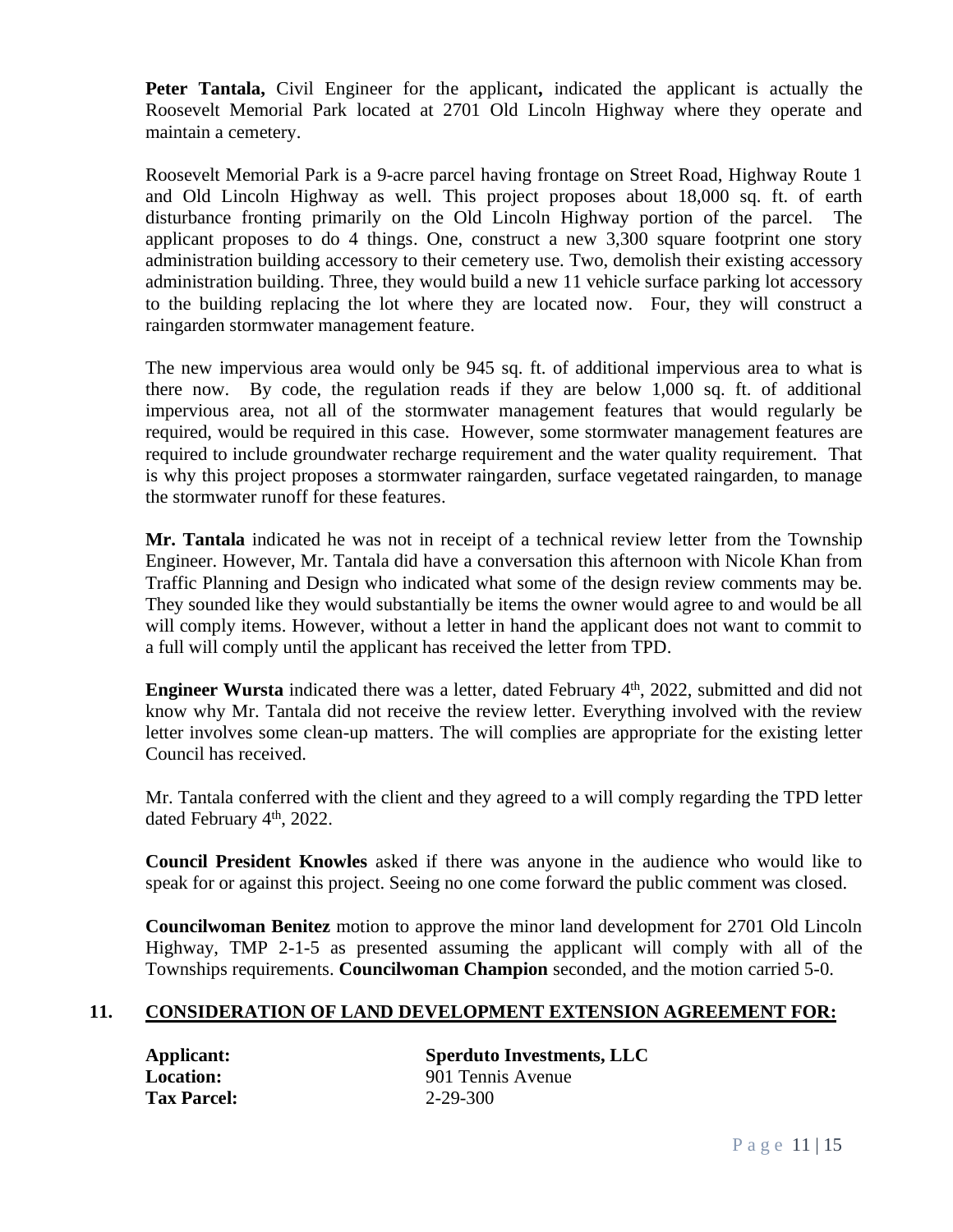**Solicitor Pizzo** indicated the Township received a request for an extension of an existing land development agreement for Sperduto Investments, LLC for property located at 901 Tennis Avenue in Bensalem. The applicant is requesting the extension for an additional 1 year that would take it out to February  $8<sup>th</sup>$ , 2023. If Council is of a mind to grant the request, the Administration recommends that you do so conditioned upon an audit of the developers escrow accounts by the Township Engineer and by the Finance department to make sure sufficient funds remain in place for the completion of the public improvements.

**Councilwoman Benitez** asked Solicitor Pizzo why the applicant was requesting an extension. Solicitor Pizzo explained the process of a Land Development Extension Agreement for none other than the reason for the job not being completed. Quinton Nearon, Township Senior Municipal Inspection Manager, explained in detail how much of the job was completed before winter hit which has caused the process of the job to slow down. For the most part, the majority of the work has been done on the site.

**Council Secretary Pilieri** motioned to approve the extension agreement contingent upon an audit by the Finance department, **Councilwoman Benitez** seconded and the motion carried 5-0.

# **12. CONSIDERATION OF AMENDING THE COMMUNITY DEVELOPMENT COVID CV 3 SUBSTANTIAL:**

**Solicitor Pizzo** indicated back in November of last year Council approved some of the Townships COVID CV 3 funds which are Community Development funds from the Federal Government. Those were approved to be used as part of a mortgage foreclosure prevention program that was being initiated by the County to help folks who were in danger of losing thein homes of COVID loss of employment and things of that nature. Since last November that program is being funded entirely by the County and so it affords the Township an opportunity to reallocate those Community Development funds to a different program. The program is being recommended by the Administration is being administered through the Family Services Association of Bucks County. The monies would be diverted to a healthcare program that would provide medical assistance and medical services, health services, to the homeless of our community. In part, through a pilot of what is being called a street medicine program, to help with homelessness in our community and in the County.

Keeping in mind these are Community Development funds, which means they are specifically earmarked to help members in the community that are in financial need. This use would be consistent with what federal funds are earmarked to be used for. This is a project being quarterbacked by the County, the Township would be contributing a portion of the Townships Community Development COVID funds to that program and it would be in the amount of \$84,600.00 which is the amount that has been previously allocated for the mortgage foreclosure prevention program.

**Council Vice President Kisselback** motioned to approve, **Councilwoman Benitez** seconded and the motion carried 5-0.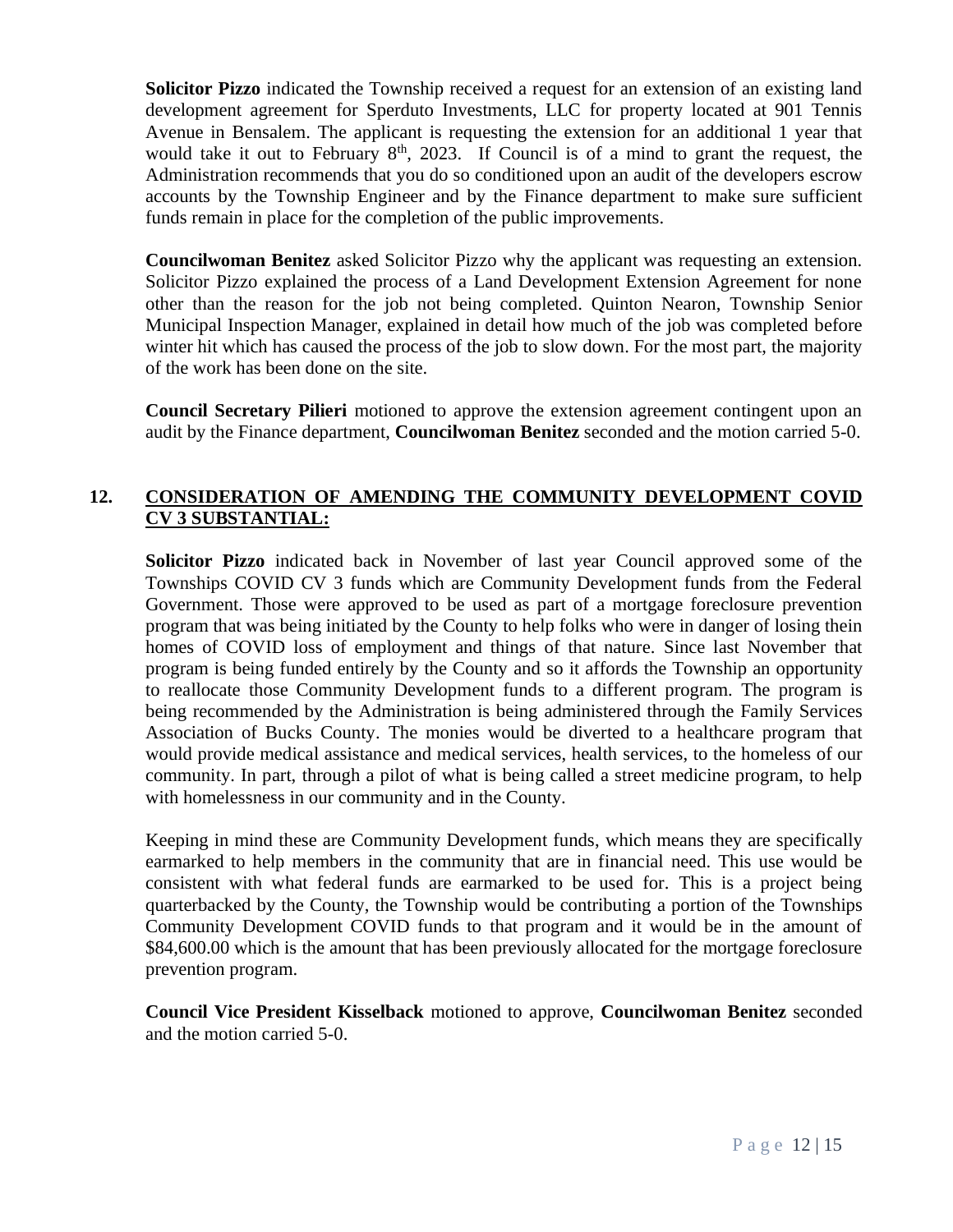## **13. CONSIDERATION OF A RESOLUTION AUTHORIZING THE ACCEPTANCE OF A MUNICIPAL GRANT CONTRACT AWARDED BY THE REDEVELOPMENT AUTHORITY OF THE COUNTY OF BUCKS FOR \$165,000 FOR T.A.G.:**

## **14. CONSIDERATION OF A RESOLUTION AUTHORIZING THE ACCEPTANCE OF A MUNICIPAL GRANT CONTRACT AWARDED BY THE REDEVELOPMENT AUTHORITY OF THE COUNTY OF BUCKS FOR \$70,000 FOR FIRE/EMS UPGRADE PROJECT:**

# **15. CONSIDERATION OF A RESOLUTION AUTHORIZING THE ACCEPTANCE OF A MUNICIPAL GRANT CONTRACT AWARDED BY THE REDEVELOPMENT AUTHORITY OF THE COUNTY OF BUCKS FOR \$115,600 FOR POLICE CHIEFS RMS INTEGRATION PROJECT:**

**Solicitor Pizzo** indicated what he was about to say would apply to agenda items 13, 14 and 15, all 3 of which are Resolutions that would authorize the acceptance of municipal grant contracts with the Redevelopment Authority of the County.

For the newer members of the board who may or may not be aware of the procedure, Solicitor Pizzo explained the following steps regarding the RDA projects.

Annually the Redevelopment Authority administers the distribution of municipal grant program funds to the communities of Bristol Township, Middletown Township, Hulmeville Borough and Bensalem Township primarily and then through those the County and other neighboring communities as well. These are casino funds that go from the casino to the state to the RDA for distribution to communities either affected by or adjacent to the communities that are home to casinos.

The Township and all the eligible communities submit applications each year and those applications are reviewed and approved or in some cases not approved by the Redevelopment Authority and are funded based upon what the annual take from the casino is as part of the process of distributing them to the various communities in the various projects or applications they receive.

This year there are 3 applications of the Township that were approved by the RDA for funding. The first of which is for \$165,000.00 for the Towns Against Graffiti program which the RDA has been funding on an annual basis. The final step of the process is the Township first has to approve the submission of the application. If the application is approved, the Township has to do a second vote to accept the award, and then the third and final vote Council takes is the Resolution that authorizes the entry of an agreement with the RDA for the funds and the administration of the same. This is true for all 3 agenda items 13, 14 and 15.

For agenda item 13, the Resolution would approve the entry of a municipal grant contract between the Township and the RDA for the \$165,000.00 RDA municipal grant for the operation of the Towns Against Graffiti program. The resolution is in a form acceptable to the RDA has been approved and reviewed and is acceptable for Councils consideration and approval.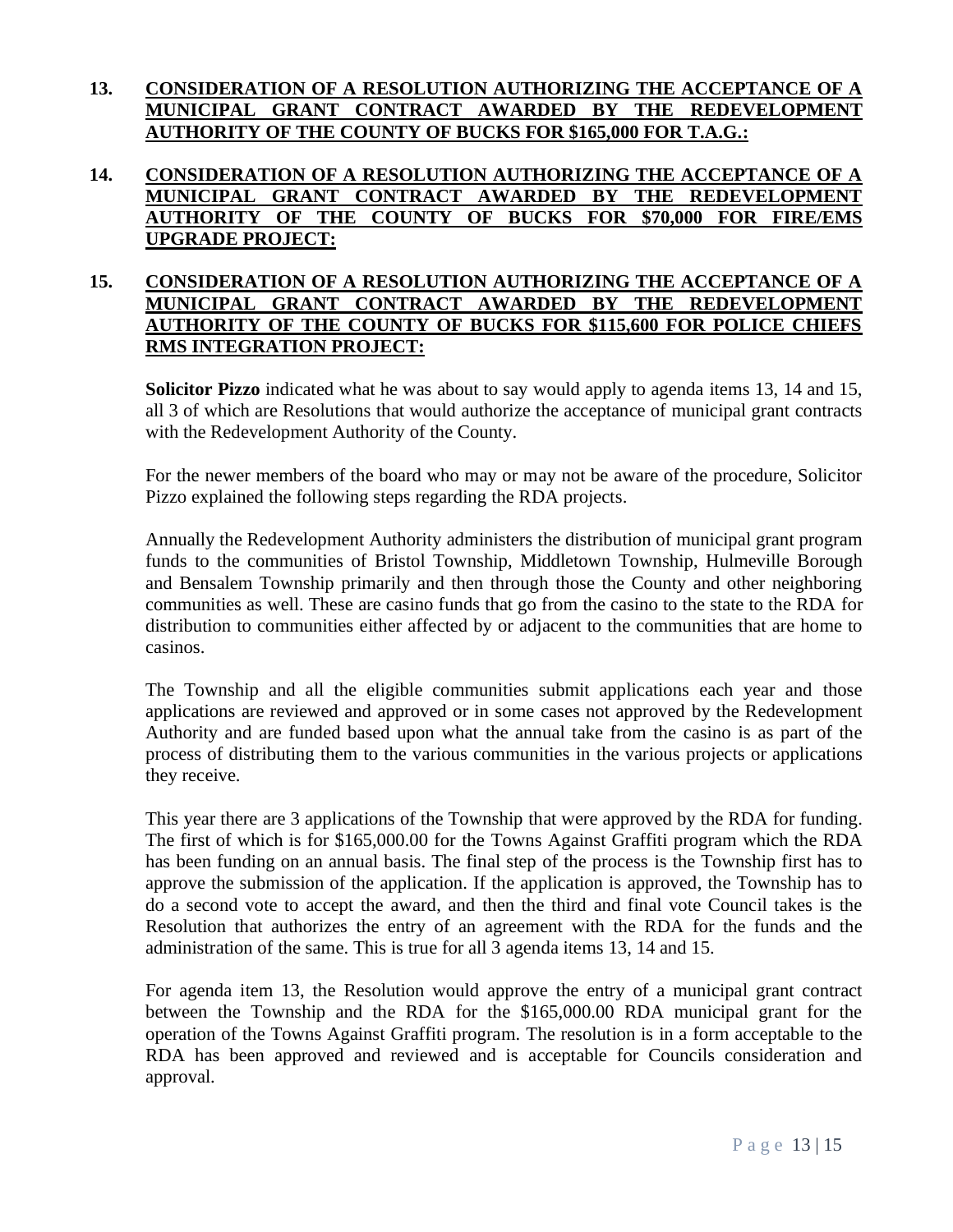**Councilwoman Benitez** motioned to approves agenda items 13, 14 and 15 as presented by Solicitor Pizzo, **Councilwoman Champion** seconded and the motion carried 5-0.

#### **16. CONSIDERATION OF A RESOLUTION PERTAINING TO THE DESTRUCTION OF OLD RECORDS OF THE BUILDING AND PLANNING DEPARTMENT:**

**Solicitor Pizzo** indicated State law requires the approval of Council before any Township records can be disposed of or destroyed. The Township is looking to dispose of and destroy various records dating from February  $11<sup>th</sup>$ , 2020 through to the present. They are outlined in the list that is attached to the proposed Resolution. All of the items that are set forth in this list to be destroyed, it should be noted they have been scanned and are being preserved electronically by the Township so that they will be available to the Township in the future. The disposal is consistent with the requirements set forth for the disposition and disposal government records by the Commonwealth Local Government Records Committee.

The Resolution is in a form acceptable for Councils consideration and approval.

**Council Secretary Pilieri** motioned to approve as presented, **Councilwoman Champion** seconded and the motion carried 5-0.

# **17. PUBLIC COMMENT:**

**Council President Knowles** asked if there was anyone in the audience who would like to come forward.

A gentleman approached the podium in regards to putting on a car show and asked how he should go about asking for an exemption on the permit fees. Council President Knowles directed the gentleman to the Building and Planning department and advised him to request the paperwork regarding the reduction of fees.

#### **18. OTHER BUSINESS:**

**Solicitor Pizzo** wished everyone a Happy Valentine's Day. One of the dioramas from the Neshaminy Mall the preservation of which has been completed and is now on display in the lobby in its new permanent case. The Mayor filmed an interview with the professionals who were hired to do the cleaning and restoration of the diorama. It is an interesting watch and if you get a chance it is on the Township website and running periodically on the Township cable channels. Kudos to the Historic Society for their efforts to get it done.

**Councilwoman Benítez** indicated Unity Week went very well and thanked B3T and Toby Kahn who is the chair of the diversity committee for organizing the event. Wished everyone a Happy Valentine's Day. Wanted to take a moment as across our nation theses past couple of days there were several police officers shot and or injured and asked everyone to please keep them in your thoughts and prayers.

**Councilwoman Champion** wished everyone a Happy Valentine's Day. Recognized the local schools who achieved a championship. Bensalem High School Basketball Team, St. Ephrem's' JV Region Boys Team are the Region 19 Champions for Basketball.